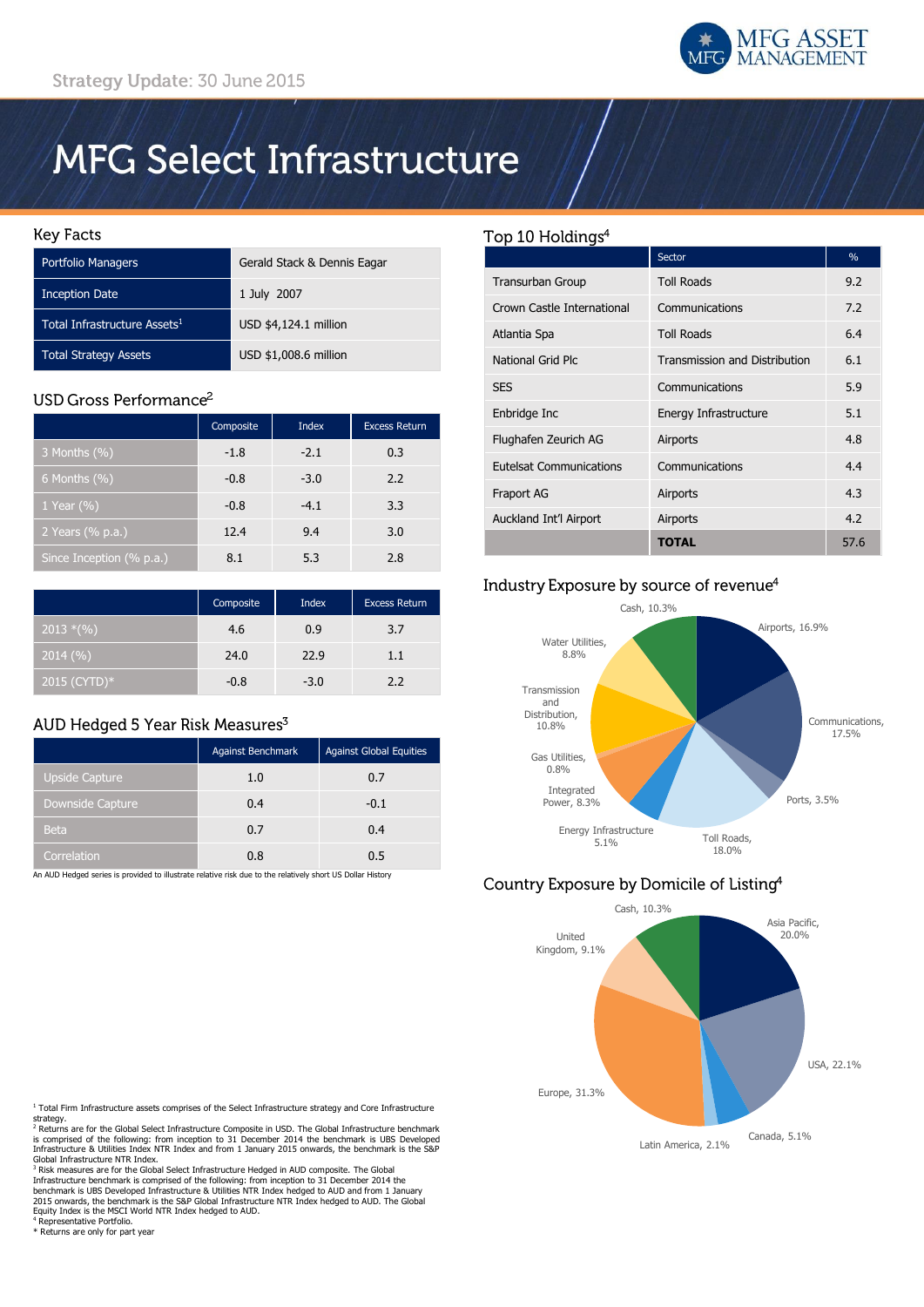### Performance

During the June 2015 quarter, in USD terms, the MFG Select Infrastructure Strategy ('The Strategy') returned –1.8% before fees. This was 0.3% better than the benchmark of - 2.1%. This brought the 1 year return to 30 June 2015 for the Strategy to -0.8%, 3.3% better than the benchmark return of -4.1%.

The negative return for the quarter was largely the result of the market's reaction to the crisis in Greece. The Strategy's units fell by more than 3% in the last five trading days of the quarter. We strongly believe that the market had been irrational, particularly regarding the very high quality, defensive holdings in the Strategy and we expect those stocks to recover going forward. Indeed, the Strategy recovered over 1.5% in the first trading day of July. Notwithstanding, the quarter also saw a selloff in US Utilities as the prospects of a rise in interest rates in the US increase. The worst performing stocks in the Strategy during the quarter were US Utilities ITC (Total Shareholder Return of - 13.6%) and Westar (-10.8%). Regionally, stocks in the US were the worst performers for the quarter with an average return of -6.7%. On the positive side, airports continued their strong run with Auckland Airport returning +9.7% for the quarter and German company Fraport +4.0%. The fall in the price of US Utilities over recent months means that many are now trading well below our valuations for the first time in some years.

During the quarter, there were divergent returns from stocks included in commonly used benchmark indices but excluded from our universe of investable stocks. On the positive side, Japanese Power Utilities were up over 24% for the quarter, Japanese Rail Companies were up over 13%, Chinese Infrastructure stocks increased by an average of 18% and Brazilian stocks were up over 7%. In contrast, US rail companies were down over 12%, US competitive energy businesses declined by an average of 5% and US Oil & Gas MLPs were down an average 4%.

#### A Reflection on the Last Five Years

As we have discussed previously, there is no universally agreed definition of what is or is not an infrastructure asset. Therefore, every manager needs to define their investment universe as the first step in building a portfolio. MFGAM uses what most asset consultants and research houses judge to be the most conservative definition of the term infrastructure of all listed infrastructure managers globally. MFGAM refers to the universe of stocks meeting our definition as the Magellan Core Infrastructure Index. The following analysis uses the performance of stocks included in this index to review the key trends in the last five years.

Over the last 5 years, the Magellan Core Infrastructure Index returned 18.4% per annum gross of before fees (compared to a gross before fee return from the Magellan Infrastructure Strategy of 19.8% per annum). The following graph shows returns by sector over this period (which we calculate by taking the average local currency return of the stocks in that sector). The key observations to be made from this data are:

- As we would expect, the returns from the Utility sectors were more consistent than the non-Utility sectors
- The higher returning non-Utility sectors were led by the Airports sector which returned 25% pa over the period.



The next graph shows returns by region. Clearly, the Latin American returns, which are primarily driven by four Mexican airport companies, were outstanding while the Asia Pacific stocks also performed very strongly (note that we only include developed markets in the Asia Pacific region). It is worth noting that, despite the ongoing economic problems in Europe, stocks from that region performed in line with the US, UK and Canada.



In terms of individual stock performance:

- The best performing stock was Mexican airport company OMAB with a TSR of 38.5%;
- 5 of the 6 best performing stocks were airports;
- Pleasingly, only one stock of the 86 stocks in the index delivered a negative return over the five year period.

Finally, one of the key reasons that investors choose to include global listed infrastructure in their asset allocation is to diversify their exposures from global equity markets. One of the key criteria used to measure how effective an investment is at risk reduction and diversification is called 'Downside Capture'. This measures how the investment performs when equity markets go down. An analysis of performance over the five years to 30 June 2015 shows that